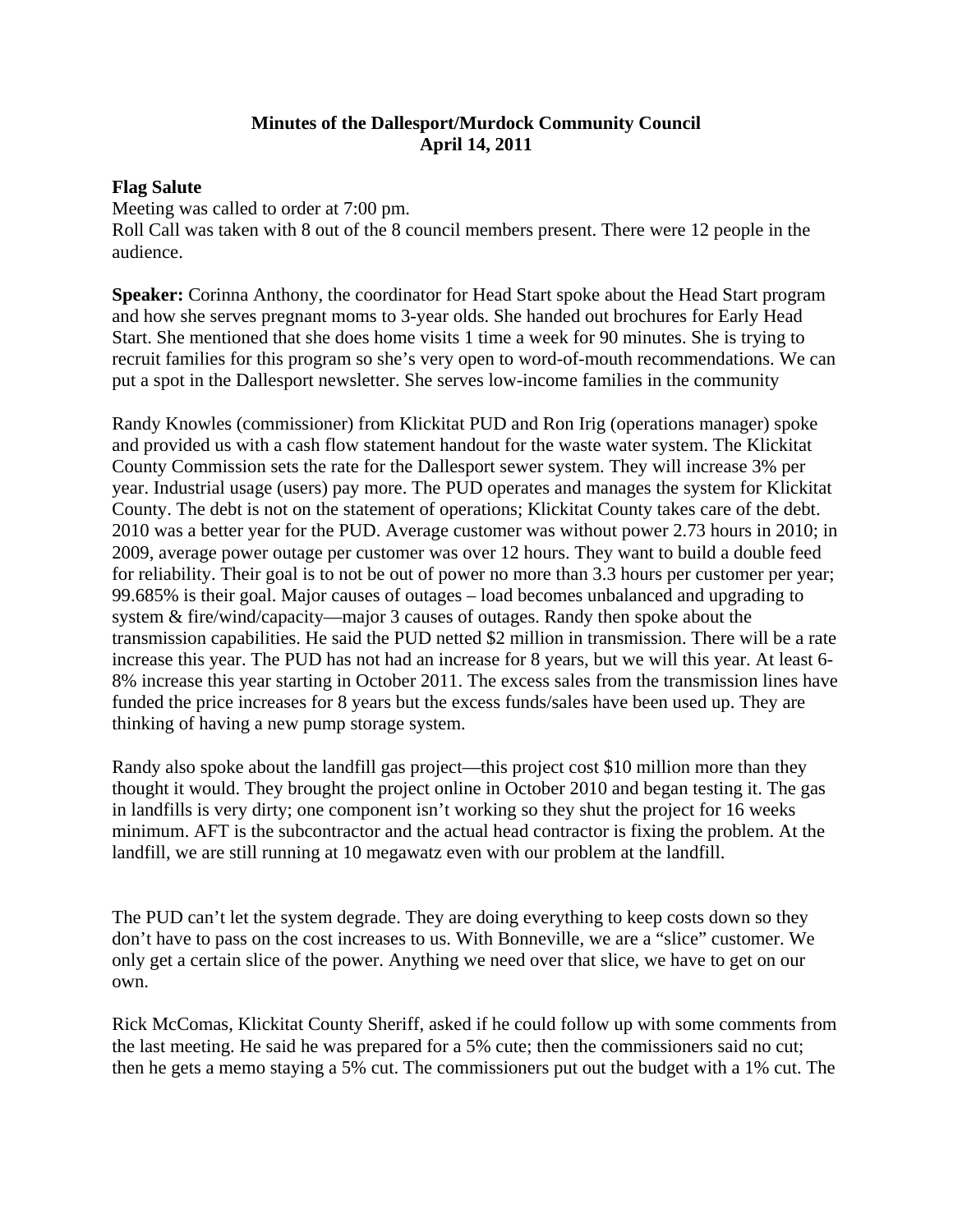sheriff said he returned an excess of \$136K in 2010 but has had to pay it out for pay increases for employees. He is stuck with the 2010 budget with a 1% cut.

Rick also mentioned that the Sheriff's Office will host the 2012 Search & Rescue training program in May 2012. The Search & Rescue people are all volunteers—we have 50 members county-wide. They operate off \$5-8K budget each year. On April 30, there will be a drug take back from 9 am to 12 pm at the Dallesport Community Center. They will take back your prescriptions drugs to dispose of properly.

**Secretary (Ryan):** March minutes have been read by the council. There was 1 correction needed for the March minutes and Elaine K. suggested that we rescind motion to approve the minutes until the correction has been made.

**Correspondence:** Klickitat County Planning Commission hearings were cancelled April 18, 2011. They have been rescheduled for May 16, 2011. Jack K. said we have a letter into them. He'd like the council to see who opposes/okays the ADU; he thinks the commission keeps delaying this ADU Meeting so we'll give up on this meeting and that it will pass. Don doesn't think this is what the commissioners are doing. Since the testimony is closed, it doesn't make sense to go door-to-door to see if people want the ADU. Jack K. said he wants the door-to-door info done for our appea1 (for when it goes before the county commissioners). Mike Smith, from the audience, said they aren't dragging their feet—the board members are farmers so they are busy.

## **Reports:**

**Treasurer's Report (Renee):** As of 3-31-2011, there is \$3448.80 currently available in funds for the council  $+$  \$100.00 in the cash box. The bank statement is available for anyone to review. 2 bills were presented to be paid— $1<sup>st</sup>$  bill was (\$460.98) from Jack K. for the freezer & trailer he went to Portland to get for the ice cream sales and the  $2<sup>nd</sup>$  bill was (\$72.36) from Renee for her purchasing 2 boxes of checks from Costco and Easter candy. Motion to accept these bills was done by Art; Jack Cherry seconded it.

Dallesport Elementary School would like us to donate about \$200 in ice cream. Ryan motioned to donate the funds/ice cream and Jack K. seconded it.

**Ways and Means (Elaine):** Elaine K. wanted to thank everyone for helping at the Cherry Blossoms Festival. We lost money at this event; it was too cold but we had to work the festival in order to get 50 lbs. worth of pitted & sliced cherries from the Oregon Cherry Growers. The Easter event is coming up next. Troutlake and the drag races are where we make the most of our money. The Troutlake Art Festival wants a \$100 donation for the portapotty and electricity hook ups. We think it is okay to pay this fee since this event is a great source of revenue for us.

## **Public Relations (Renee):** Nothing to report

**Beautification (Elaine):** Elaine K. asked who runs/owns the trailer court in Dallesport. Don M. said he would get Elaine this info.

**Lyle School District (Dennis):** Nothing to report